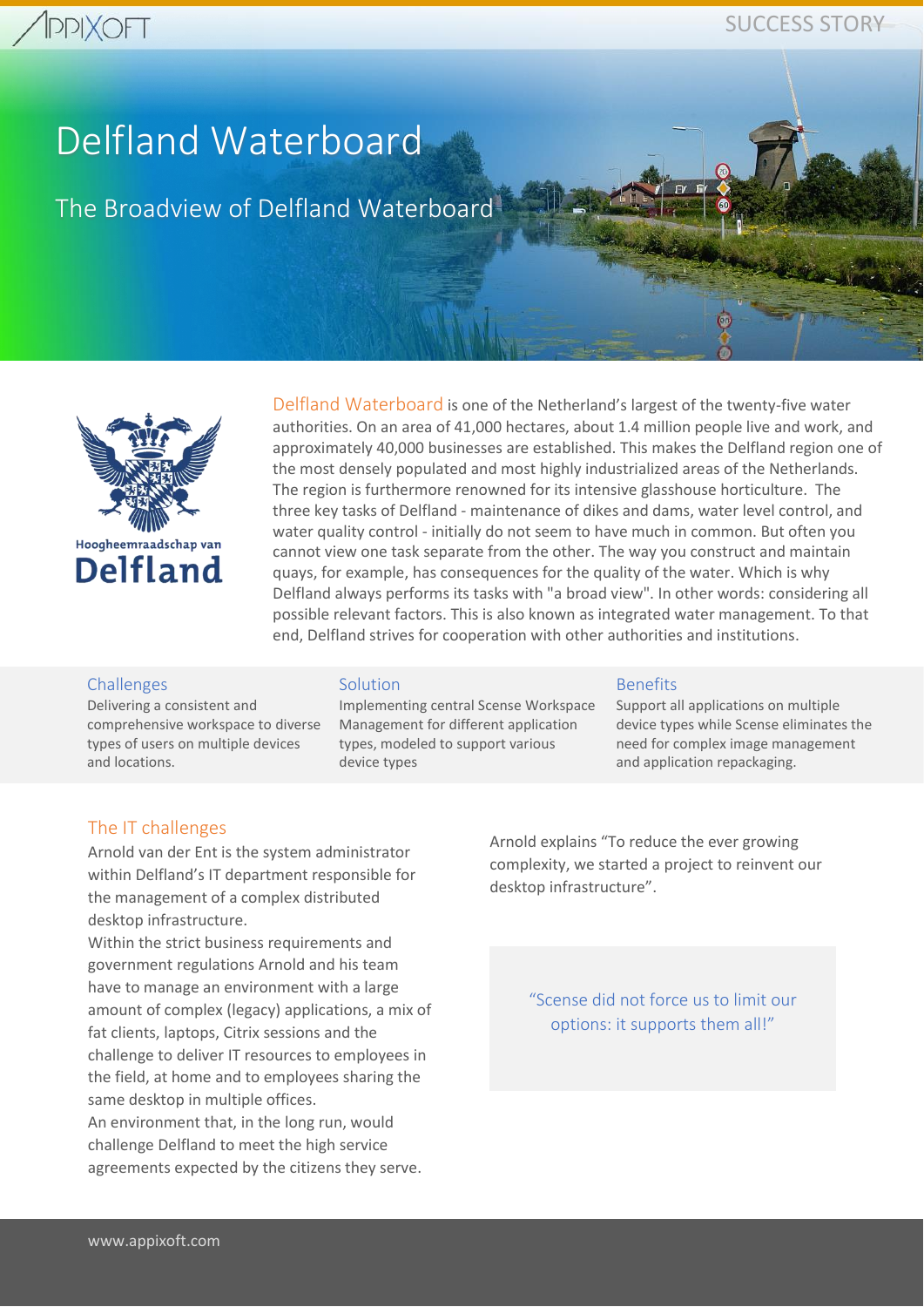

Arnold continues "Delfland needed to design an environment that would allow users to be able to use the same desktop, with the same set of applications and settings on every location and on every device, managed from one single management console. A requirement we were unable to meet with the existing Citrix environment. This environment was considered outdated and too complex to manage. Next to that, our IT department was unable to deliver a growing number of applications to employees in the field."

"Because the applications and desktop configurations were already managed centrally by Scense, the only thing needed to create a fully functional virtual desktop was installing a Scense client"

#### Scense Workspace Management

To manage and deliver the personalization layer and dynamic applications to a virtual desktop, it is recommended to add a workspace management solution like Scense. Scense Workspace Management will guarantee a personalized, fully functional virtual desktop to every user, on any device. Because of the desktop agnostic approach of Scense, the exact same desktop experience will also be available outside the virtual desktop environment: on fat clients, laptops or employee owned devices.

Arnold explains the added value of Scense. "Because Scense also manages the content of the master templates we use to create persistent and non-persistent virtual desktops, these templates are always up to date. As a result, the virtual desktops are fully functional from the start. We don't need to reimage our templates and can now recompose our desktops whenever we like. This results in savings in costs and storage".

#### Agnostic approach to application delivery

Scense also has an agnostic approach to application delivery, supporting locally installed applications and virtualized applications. Arnold explains: "Because of Scense support for Symantec's SWV, we were able to keep this application virtualization solution in place. Symantec SWV had the best results in virtualizing our most complex applications and without this support, we would not be able to deliver these crucial applications to our users"

The migration to the new virtual environment was a seamless experience to Delfland. Because the applications and desktop configurations were already managed centrally by Scense, the only thing needed to create a fully functional virtual desktop was installing a Scense client. Arnold concludes: "The decision we made earlier to use Scense, paid off once again immediately in this project. During the VDI selection process, we did not have to focus on selecting new techniques to deliver applications or manage desktops. We just needed to focus on the selection of a virtual desktop architecture itself. Scense did not force us to limit our options: it supports them all!"